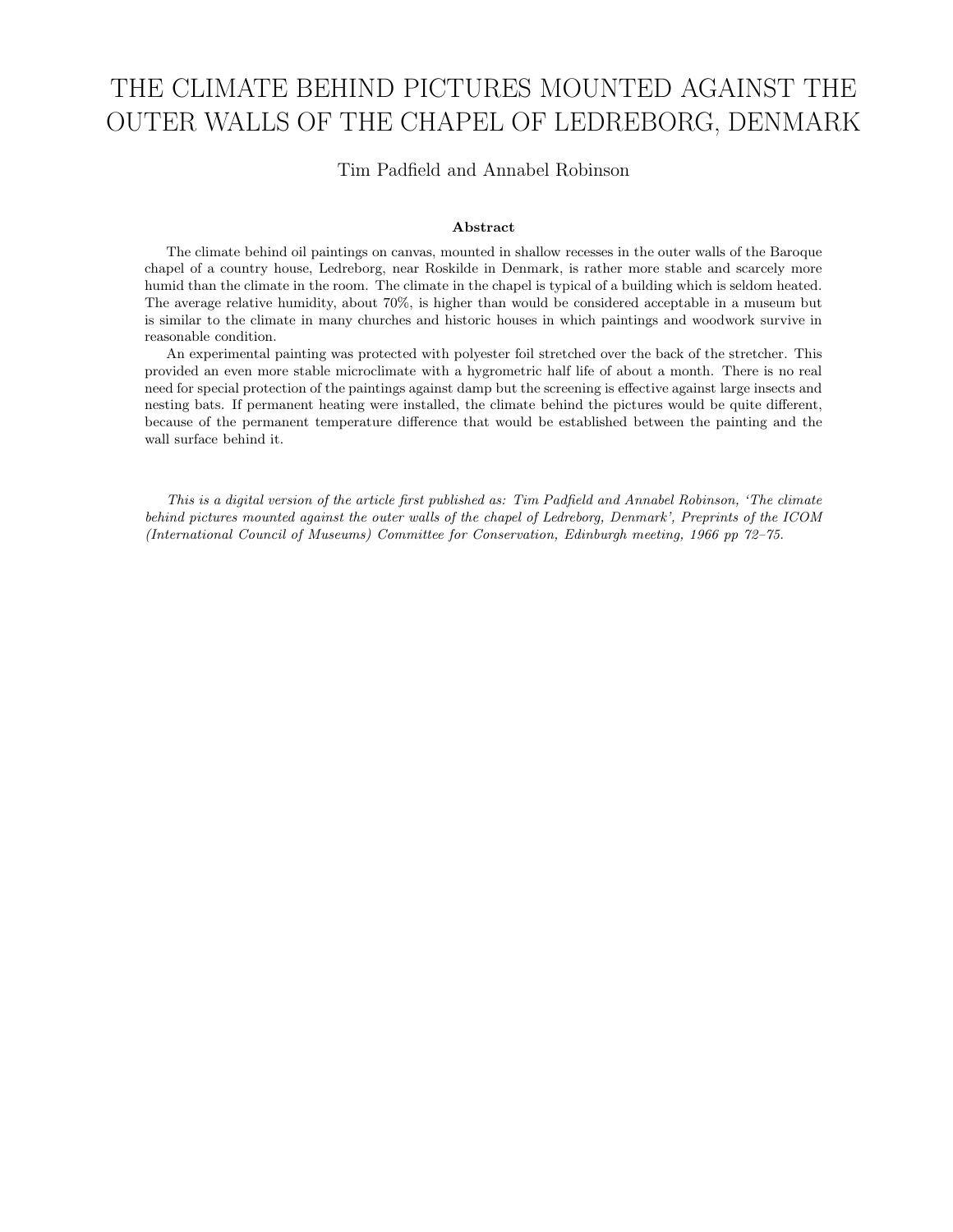## The climate behind pictures mounted against the outer walls of the Chapel of Ledreborg, Denmark

Tim Padfield\* **Conservation Department** The National Museum of Denmark

**Annabel Robinson** The Clock Tower off Barnes Lane Milford-on-Sea, Lymington Hants. SO41 0JH, UK

## **Abstract**

The climate behind oil paintings on canvas, mounted in shallow recesses in the outer walls of the baroque chapel of a country house, Ledreborg, near Roskilde in Denmark is rather more stable, and scarcely more humid than the climate in the room. The climate in the chapel is typical of a building which is seldom heated. The average relative humidity, about 70%, is higher than would be considered acceptable in a museum but is similar to the climate in many churches and historic houses in which paintings and woodwork survive in reasonable condition. An experimental painting was protected with polyester foil stretched over the back of the stretcher. This provided an even more stable microclimate with a hygrometric half life of about a month. There is no real need for special protection of the paintings against damp but the screening is effective against large insects and nesting bats. If permanent heating were installed, the climate behind the pictures would be quite different, because of the permanent temperature difference that would be established between the painting and the wall surface behind it.

## **Keywords**

Microclimate, relative humidity buffering

## **Introduction**

Conservators are generally rather anxious about the welfare of pictures that hang on the outer walls of houses. Various strategies have been proposed, and used, for securing a gentle climate at the back of the picture: boards mounted across the back of the frame made of some material that buffers RH, or that is inert to moisture, air gaps, thermal insulation. This article is a quantitative contribution to the debate. We present no general solution: just an analysis of the microclimate in a particular place, which suggests that an analysis of the microclimate in each particular place is a reasonable, though time consuming, route to choosing a rational action, or inaction.

## The climate measurements

Ledreborg house has hardly altered since the eighteenth century. The chapel (fig. 1) is a baroque room with stone floor and painted wooden panelling covering the walls. The room occupies the full width and height of the west end of the main house. The construction is massive brick, cement rendered on the outside and lime plastered on the inside. The main rooms are wood-panelled.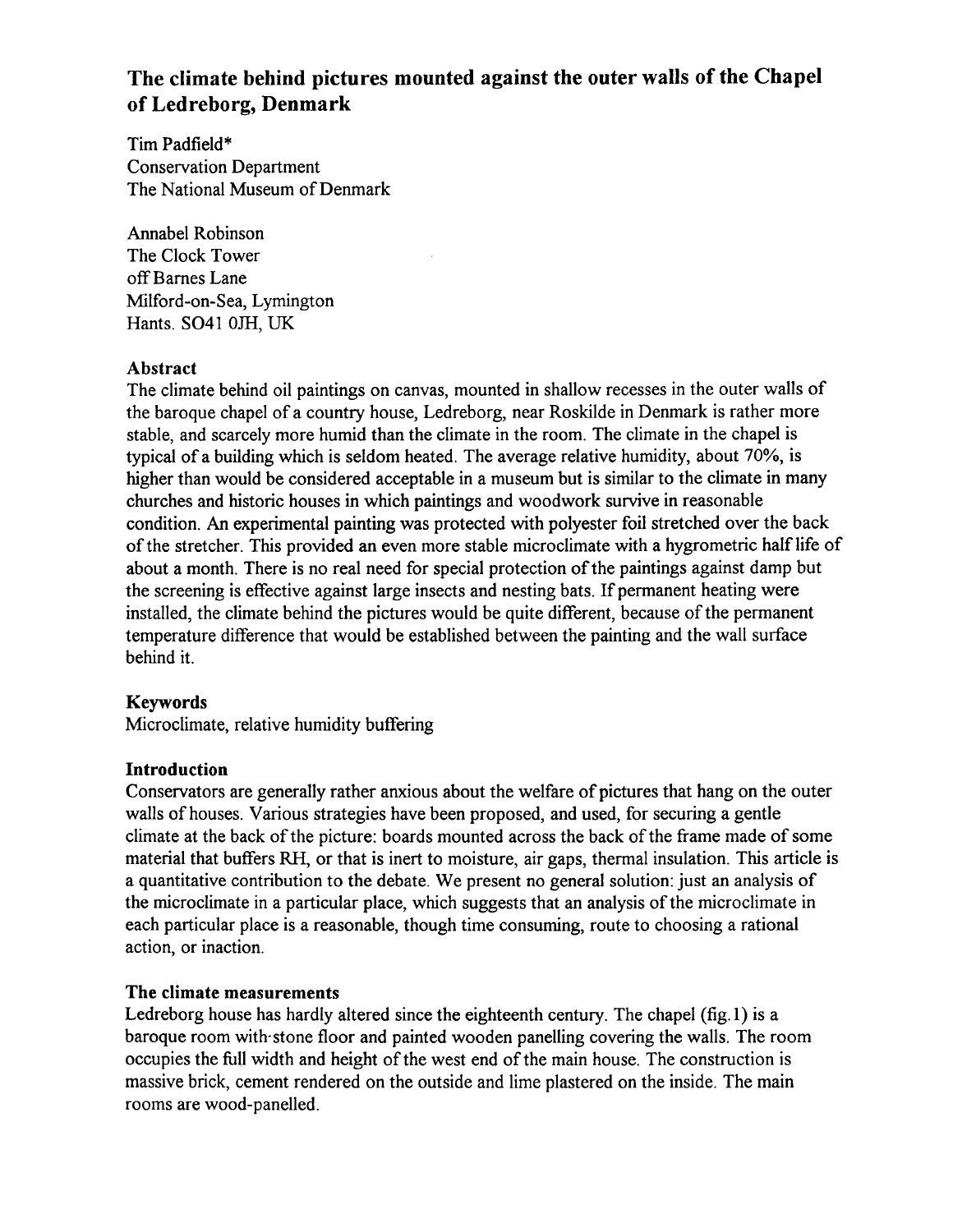#### Climate in Ledreborg Chapel 2

The chapel has oil paintings set in shallow recesses in the outer walls (fig.2). The conservators who have responsibility for the paintings were worried about the development of a damaging microclimate behind the pictures. The urgency of a climate study was reinforced when a large fruiting body of the dry rot fungus, Serpula lacrymans, was found clinging to the back of a canvas that was removed for conservation. We used this stimulus, and the availability of the wall niche, to measure the climate in the room and behind two paintings which were made to replace the original while it was under restoration.

The two pictures were set side by side in the recess, as shown in Fig.2. One of the paintings had polyester foil stretched across the back of the stretcher to prevent water vapour transfer (but not heat transfer) from the wall. Temperature and humidity sensors were placed in front of these pictures and in the air space between the canvas and the wall. The outside climate was measured in a shaded spot on the flat roof of the west wing, just outside the chapel.

#### The microclimate around the pictures

The climate measurements are summarised in three graphs. Figure 3 shows the outside (dotted) and inside temperature and relative humidity (RH) for a 15 week period starting on the 14th. March 1994. The inside relative humidity is generally a moderated version of the outside RH. The daily cycles of RH are caused mainly by the daily temperature cycle acting upon room air that is rapidly exchanging with outside air. The outer door has no lobby, the door at the balcony level is poorly fitting and the windows are not particularly airtight. The room is high and open, encouraging convective air exchange (the "stack effect").

The temperature and humidity cycling is not effectively damped out by the room. The abundant wood panelling is a fairly good thermal insulator, reducing the stabilising influence of the thermal inertia of the wall. The paint on the wood prevents moisture movement which would stabilise the relative humidity.

Figure 4 shows the microclimate around the paintings. The upper curves show the RH in the room (dotted) and at the back of each of the two experimental paintings. Both the polyester-protected canvas (bold line) and the unprotected canvas (thin line) had been stored for several weeks in a room at about 40%RH. The unprotected canvas came rapidly to equilibrium close to the running average of the RH in the chapel, while the protected canvas came slowly to equilibrium with its new surroundings over a period of about two months. At the end of the measuring period the two RH traces have converged. The RH behind both canvases is more stable than that in the room.

A detailed study of figures 3 and 4, with a close up of a shorter period, shown in fig.5, suggests that the canvas of the screened picture is stabilising the RH of the air trapped behind it but that the wall is actively stabilising the RH behind the unprotected picture, and therefore behind all the other pictures in the room.

The lowest line in fig.5 is the temperature difference between the pictures and the wall surface (the two pictures have identical thermal environments). Notice that the RH behind the unprotected canvas (thin line) is cycling up and down with minimum values that coincide with maximum values of the temperature difference between the picture and the wall (the picture surface is warmer than the wall surface). At first glance this could be attributed to air exchange with the room, because the RH in the room goes up and down in the same pattern. However, a closer look at fig.3 shows that the relationship between RH in the room and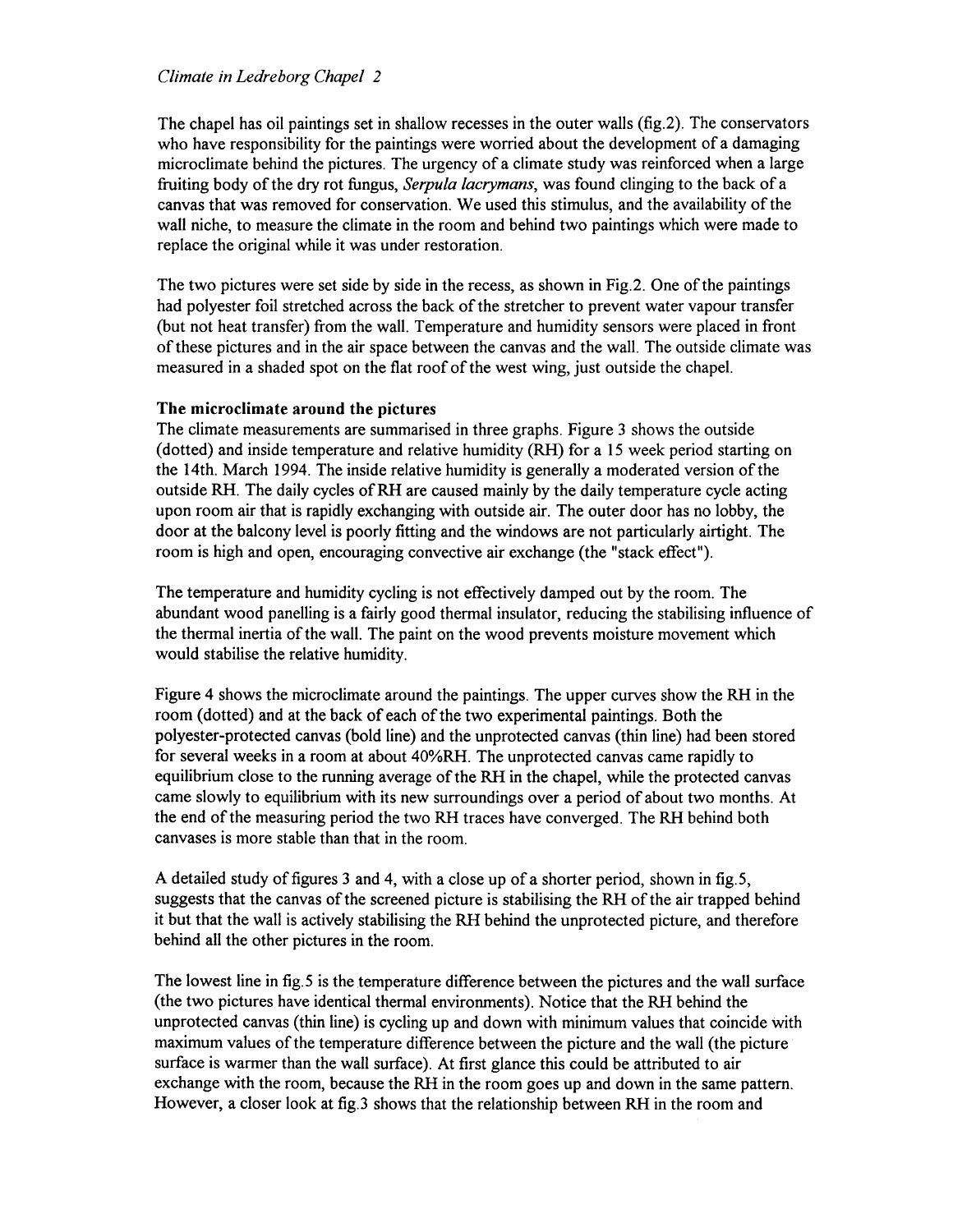### Climate in Ledreborg Chapel 3

behind the painting is not easily explained by this theory. Around day 130 the RH behind the picture is varying more than that in the room but the peaks in room RH on days 105, 137 and 145, when the temperature was rather stable, do not penetrate behind the canvas.

These observations can be explained by assuming that the wall is controlling the RH to a constant value at the wall surface. This air then convects away from the wall to the back surface of the painting, keeping the exact water content it acquired when it came to equilibrium with the wall surface. Because the picture canvas is at a higher temperature than the wall, the air warms up and therefore drops in relative humidity.

This explanation may seem very indirect and speculative but it is supported by a consideration of what happens at the back of the protected painting (thick line in fig. 5). Here the wall plays no part in the moisture transfer, because of the impermeable polyester sheet which separates the wall from the air space behind the picture. The air trapped behind this picture exchanges water vapour only with the canvas of the picture itself, so the RH at the back of the screened picture is much more constant. There is just a slight increase of RH as the temperature rises, which is a known property of cellulosic fibres in a confined, nearly airtight space.

The opposite pattern of the RH cycle behind the unscreened painting confirms that the reasonable RH stability cannot be due to poor air circulation, because this would allow the canvas to buffer the RH just as it does for the screened picture. The wall is actually such a powerful stabiliser of RH that it overrides the influence of the canvas.

We have used many words to describe this apparently minor phenomenon because it is not generally appreciated by architects and building engineers (maybe not even by conservators) that porous walls confer considerable climatic stability on the rooms which they enclose (1). The modern practice of sealing porous walls with plastic paint prevents them from exerting this beneficial influence on house interiors. The painted and varnished baroque panelling of Ledreborg unfortunately has the same effect of screening the wall from the air in the room. The wall can therefore only influence the climate behind the panels and the paintings.

## **Conclusions**

The climate measurements are unexpectedly reassuring: the climate behind the pictures is actually more stable than the climate in the room and is not significantly moister. The fungus which formed such a dramatic, baroque embellishment to the back of the original painting had not significantly attacked the painting or its frame: the observed damage can be attributed to the moisture oozing from the fruiting body. The dried residue on the back of the picture was the fruiting body of mycelium that was probably digesting the lower part of the roof construction, which is not far above the level of the top of the picture. There is no evidence that the wall is unusually damp at the level of the paintings and panelling in the chapel but there are constructional details at the edge of the roof which have caused dry rot within the roof timbers.

The climate in the chapel can be described as far from ideal for preservation of the splendid interior but not acutely dangerous. In particular there is no ground for special anxiety over the microclimate around the pictures mounted on the outside walls. They have the best climate in the room!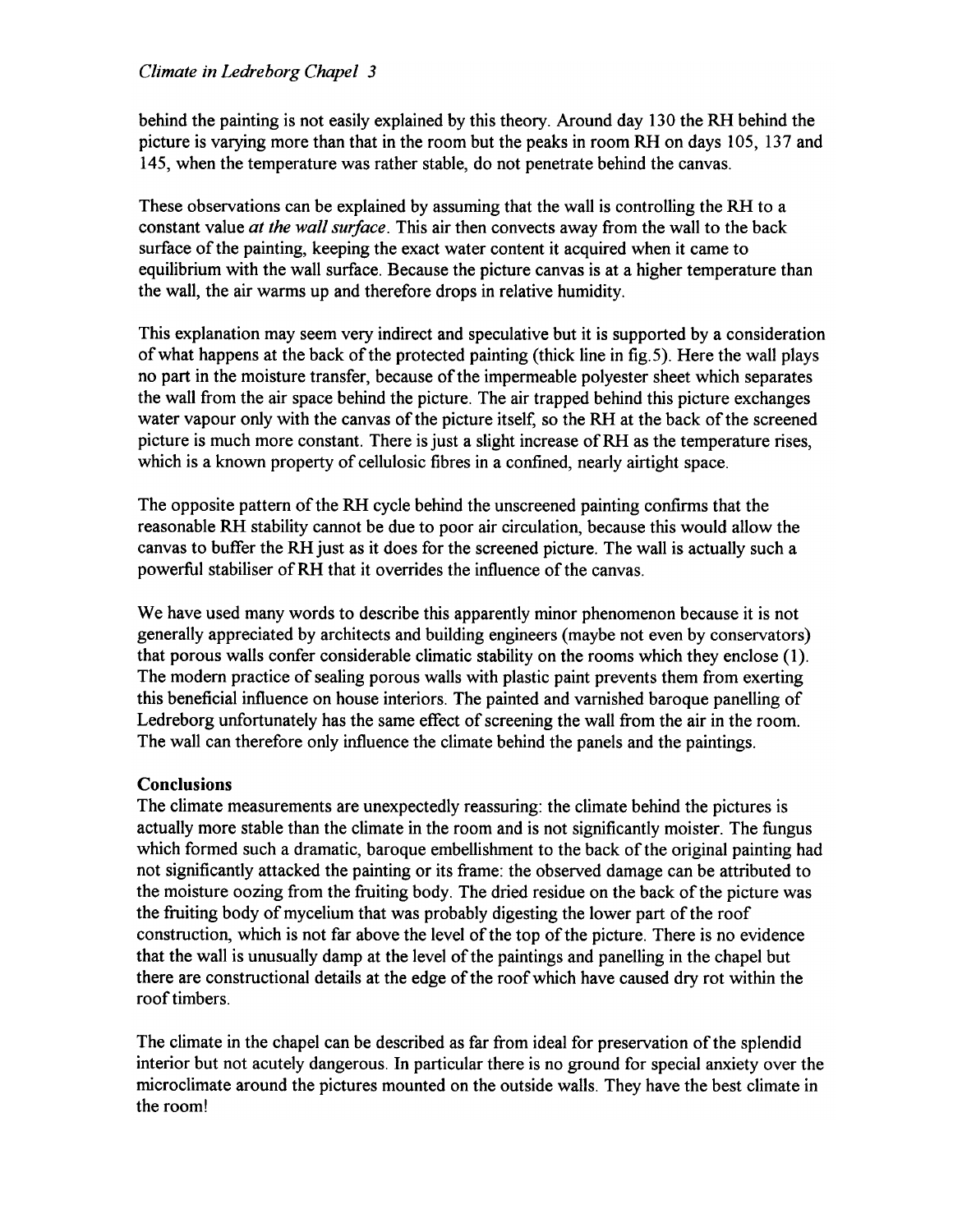#### Climate in Ledreborg Chapel 4

The best way to secure the stability of the paintings is to improve the climate in the chapel by reducing air leakage and heat flow. The sealing around doors and windows can be improved. The daily temperature cycle can be reduced by minimising heat flow through the windows, by the use of heat reflecting curtains or, more controversially and expensively, by adding a layer of coated, though colourless, glass to reflect radiant energy.

Biological deterioration is a more urgent problem. The danger from dry rot in the roof timbers migrating to the back of the picture while trying to disperse its spores in free air will continue as long as damp conditions prevail where the roof springs from the walls. This matter is at present being attended to. There remains one other biological threat: The protected bats of Ledreborg should be dissuaded from setting up home behind the pictures. A permeable but tightly woven polyester cloth stretched over the back of the paintings' frames should serve this purpose without causing unexpected side effects.

#### **Technical details**

The temperatures were measured with type K thermocouples. These are better than the more usual type T, recommended for climate measurements, because of the lower thermal conductivity of type K. The surface temperature measurements were made with the thin thermocouple wires lying on the surface for about 20 mm from the metal junction. The relative humidity was measured with resistive polymer sensors from the General Eastern Company. The pulsed excitation was provided by a Campbell Scientific CR10 data logger, which collected all the data. The calibration of the RH sensors was done with saturated salt solutions, before and after the investigation. Sensors were screened against radiant heat by polished stainless steel shields. The outdoor sensors were in a double shielded enclosure with convective air circulation. The indoor room measurements were made at a point 200 mm in front of the experimental paintings. This position has the same climate as in the centre of the room, within experimental error and natural variation.

#### **Acknowledgements**

We thank the Holstein Ledreborg family and their staff for their help in this investigation.

#### Reference

1. Bent Eshøj and Tim Padfield, 'The use of porous building materials to provide a stable relative humidity', Triennial meeting of the International Commission of Museums, Committee for Conservation, Washington 1993, pp 605-609.

## **Captions**

Fig.1 The chapel of Ledreborg, looking north west. Notice the outside door opening directly into the chapel and another outside door on the balcony. The windows are large and single glazed: There is relatively free air circulation to the loft through the holes made for the oval ceiling windows. The furniture is varnished wood, the floor is stone. The room is poorly sealed against air exchange, uninsulated and poorly buffered against RH variation.

Fig 2. A diagram showing a section of the wall and the positions of the climate sensors. The room temperature and relative humidity are measured at the end of a post sticking 200 mm out in front of the paintings. Behind each painting are two temperature sensors (thermocouples) touching the surface of the canvas and the surface of the wall respectively. Temperature and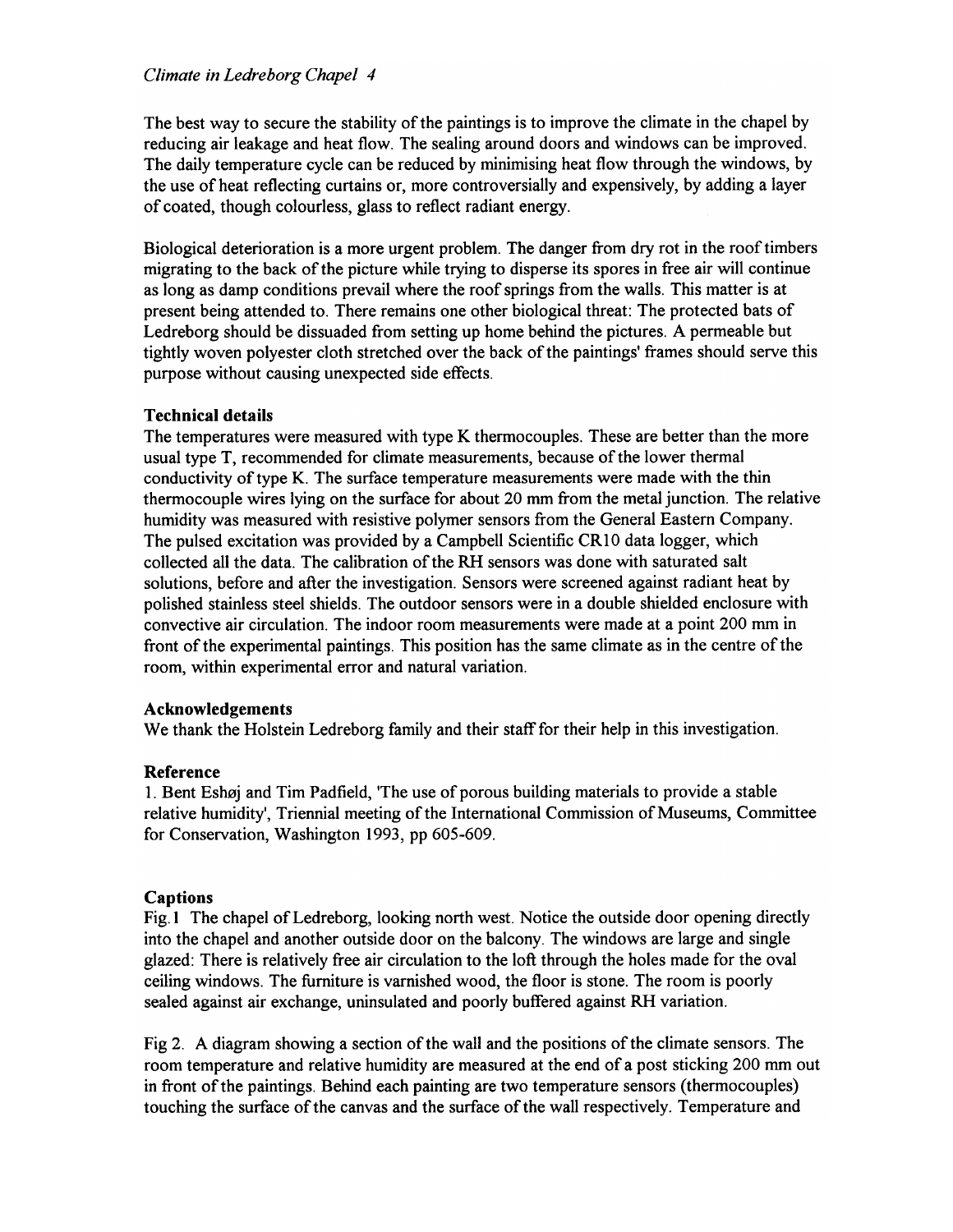relative humidity sensors are enclosed in a radiation shield in the middle of the air space behind each picture.

Fig. 3 Temperature and relative humidity inside the chapel (bold line) and outside (dotted line). Notice the relatively poor relative humidity buffering of the room air, due to rapid air exchange through windows and doors, combined with varnish on the woodwork, which prevents humidity buffering.

Fig.4 Relative humidity in the chapel (dotted line) and behind the two pictures. The bold line is the RH calculated for the canvas back surface of the picture screened from the wall by polyester foil. Notice the slow climb in RH from the value in the conservation laboratory, about 40%, to equilibrium with the chapel after about two months. The dips at the beginning of the record are instument failures. The thin continuous line is the RH calculated for the canvas of the unscreened picture. It follows the running average of the room RH, with a noticeable buffering, caused not by the canvas itself but by the wall, as shown in fig. 7.

Fig.5 The two traces at the top are the RH behind the two pictures. At the bottom is the temperature difference between picture and wall. The screened picture (bold line) has small RH peaks that approximately coincide with temperature peaks at the canvas. This RH pattern is characteristic of a closed container filled with abundant buffer, in this case the canvas. The unscreened RH (thin line) has larger RH peaks when the temperature difference is at a minimum. This can be attributed to buffering of RH by the wall at the wall temperature. This buffered air warms up to the canvas temperature with consequent fall in RH.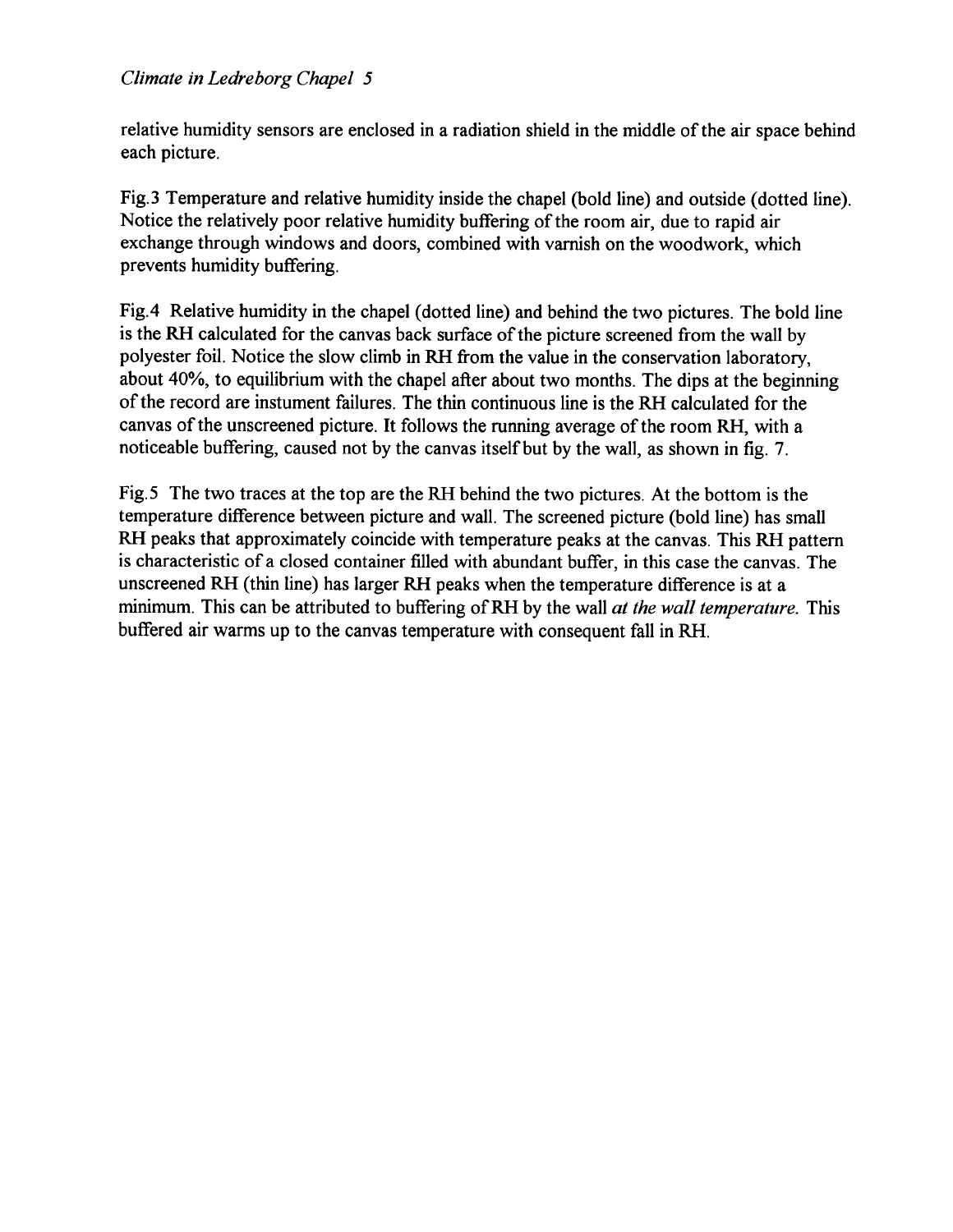

Fig.1 The chapel of Ledreborg, looking north west. Notice the outside door opening directly into the chapel and another outside door on the balcony. The windows are large and single glazed: There is relatively free air circulation to the loft through the holes made for the oval ceiling windows. The furniture is varnished wood, the floor is stone. The room is poorly sealed against air exchange, uninsulated and poorly buffered against RH variation.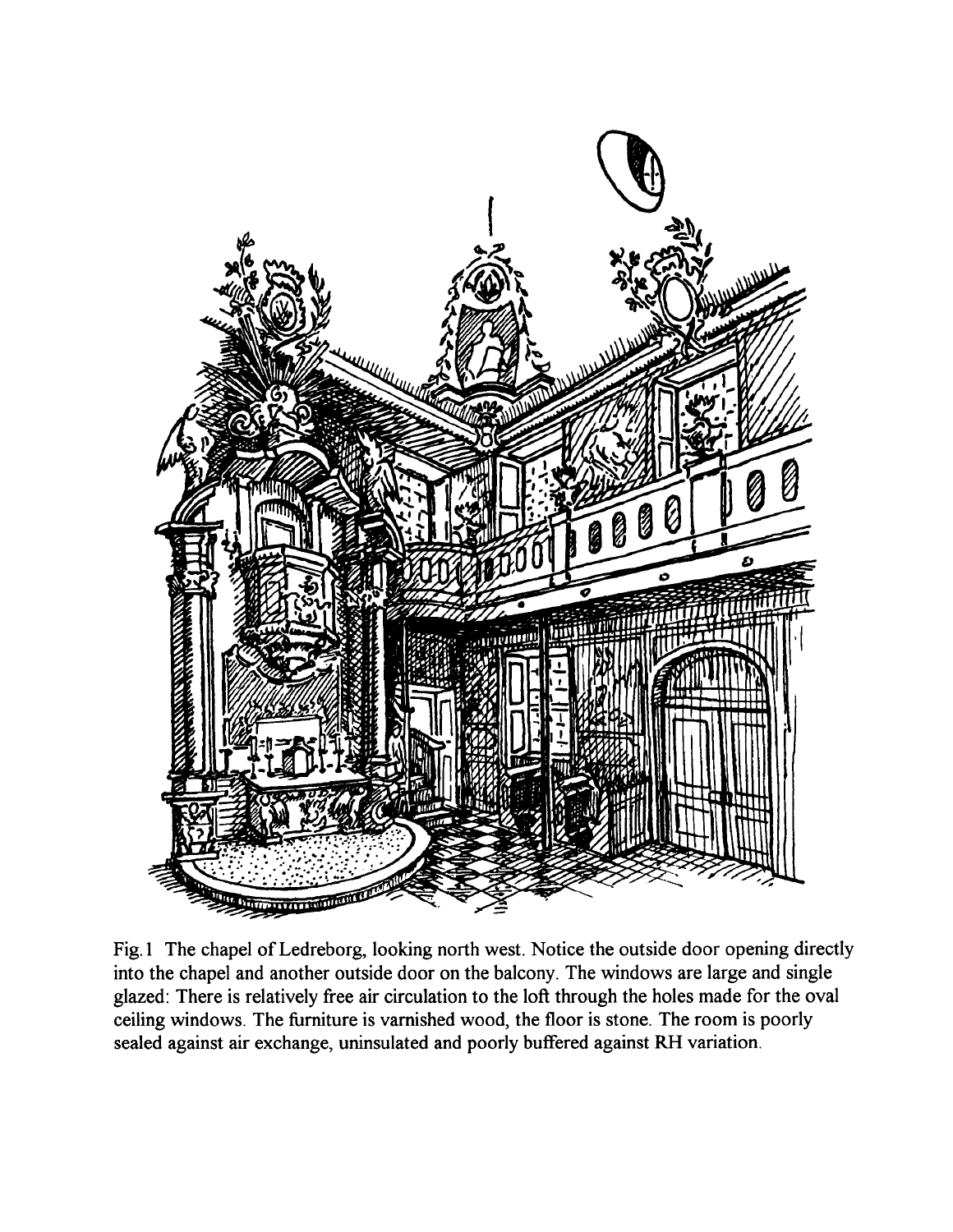

Fig 2. A diagram showing a section of the wall and the positions of the climate sensors. The room temperature and relative humidity are measured at the end of a post sticking 200 mm out in front of the paintings. Behind each painting are two temperature sensors (thermocouples) touching the surface of the canvas and the surface of the wall respectively. Temperature and relative humidity sensors are enclosed in a radiation shield in the middle of the air space behind each picture.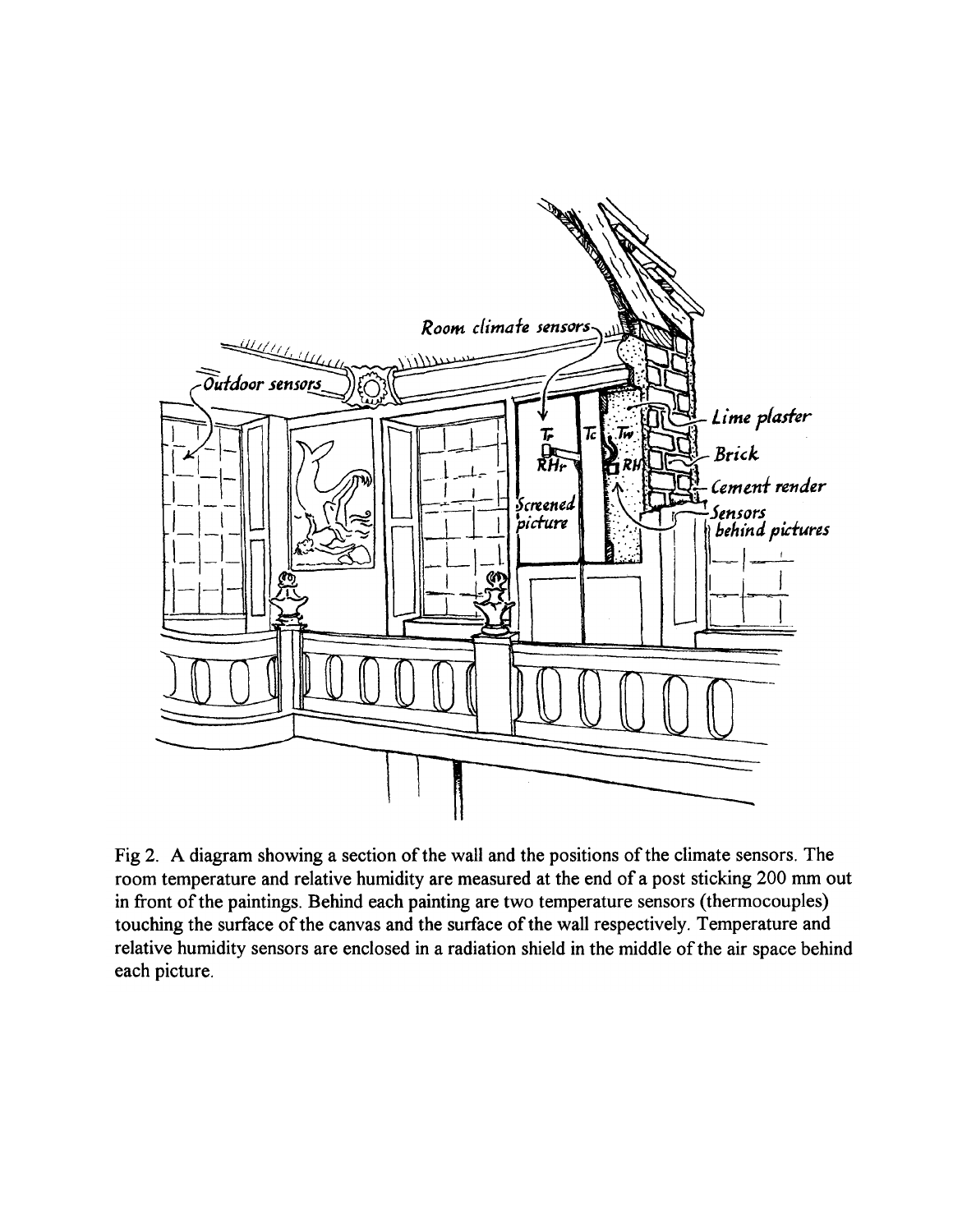

Ledreborg chapel Temperature and relative humidity inside and outside

Fig.3 Temperature and relative humidity inside the chapel (bold line) and outside (dotted line). Notice the relatively poor relative humidity buffering of the room air, due to rapid air exchange through windows and doors, combined with varnish on the woodwork, which prevents humidity buffering.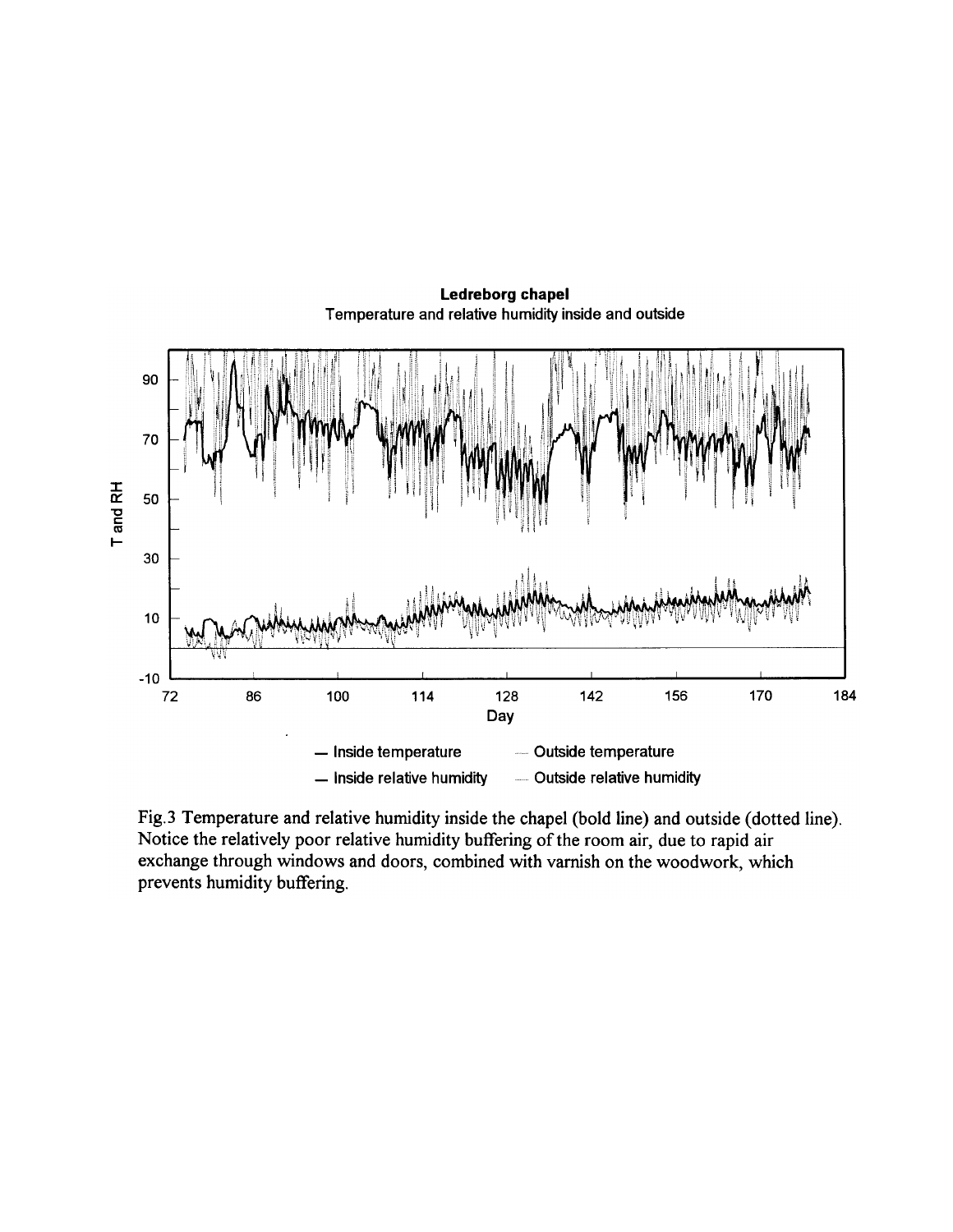Ledreborg chapel Relative humidity behind the pictures



Fig.4 Relative humidity in the chapel (dotted line) and behind the two pictures. The bold line is the RH calculated for the canvas back surface of the picture screened from the wall by polyester foil. Notice the slow climb in RH from the value in the conservation laboratory, about 40%, to equilibrium with the chapel after about two months. The dips at the beginning of the record are instument failures. The thin continuous line is the RH calculated for the canvas of the unscreened picture. It follows the running average of the room RH, with a noticeable buffering, caused not by the canvas itself but by the wall.